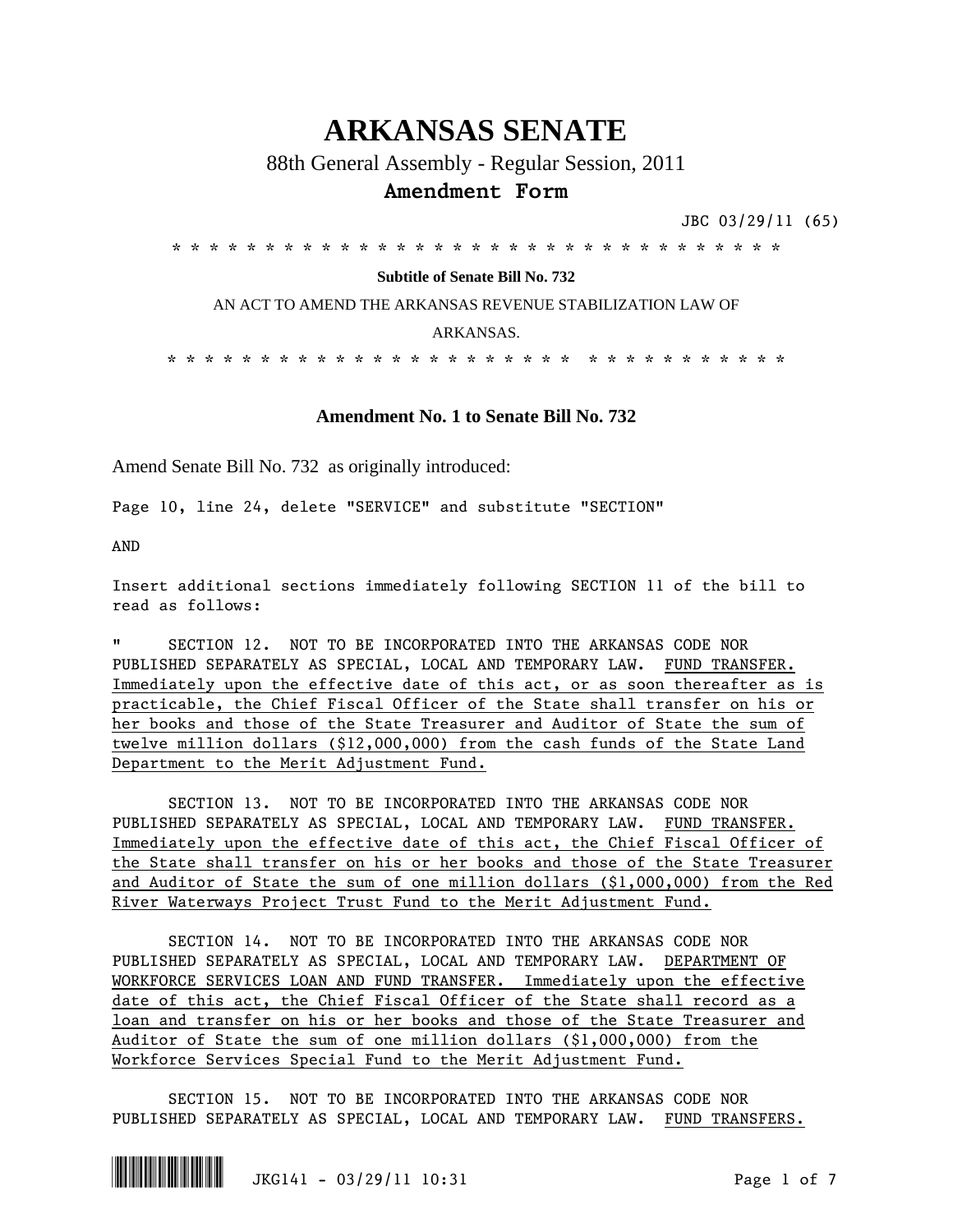At the direction of the Governor and upon review by the Arkansas Legislative Council or Joint Budget Committee, the Chief Fiscal Officer of the State shall have the authority to cause a transfer of funds distributed to the Educational Facilities Partnership Fund Account from distributions made under the Revenue Stabilization Law during the fiscal year ending June 30, 2012, to any other fund or fund account established by law.

SECTION 16. Arkansas Code 19-5-401 is amended to read as follows: 19-5-401. Allocations for fiscal year 2011-2012 and thereafter. Commencing with the fiscal year beginning July 1, 2011, and each fiscal year thereafter, the Treasurer of State shall transfer all remaining general revenues available for distribution on the last day of business in July 2011, and on the last day of business in each calendar month thereafter during the fiscal year to the various funds and fund accounts participating in general revenues in the proportions of the maximum allocation as the individual allocation to the fund or fund account bears to the total of the maximum allocation as provided in § 19-5-402 (a) and (b).

SECTION 17. Arkansas Code 19-5-402 is amended to read as follows: 19-5-402. Maximum allocations of revenues for fiscal year 2011-2012 and thereafter.

(a) The Treasurer of State shall first make monthly allocations in the proportions set out in this subsection to the funds and fund accounts listed below until there has been transferred a total of four billion five hundred sixty-four million twenty-five thousand dollars (\$4,564,025,000) or so much thereof as may become available; provided, that the Treasurer of State shall make such monthly allocations in accordance with each fund or fund account's proportionate part of the total of all such allocations set forth in this subsection:

Name of Fund or Fund Account 1996 1997 1998 Maximum Allocation

## PUBLIC SCHOOL FUND

| (1) Department of Education Public School Fund Account  | \$1,904,970,389 |            |
|---------------------------------------------------------|-----------------|------------|
| (2) State Library Public School Fund Account            | Ŝ.              | 5,672,143  |
| (3) Department of Career Education Public               |                 |            |
| School Fund Account                                     | \$              | 32,284,224 |
|                                                         |                 |            |
| GENERAL EDUCATION FUND                                  |                 |            |
| (1) Department of Education Fund Account                | \$              | 15,471,687 |
| (2) Educational Facilities Partnership Fund Account     | \$              | 34,828,951 |
| (3) Division of Public School Academic Facilities       |                 |            |
| and Transportation Fund Account                         |                 | 2,492,317  |
| (4) Educational Television Fund Account                 |                 | 5,075,556  |
| (5) School for the Blind Fund Account                   | \$              | 6,110,288  |
| (6) School for the Deaf Fund Account                    | \$              | 10,457,470 |
| (7) State Library Fund Account                          | \$              | 3,345,374  |
| (8) Department of Career Education Fund Account         | \$              | 3,341,028  |
| (9) Rehabilitation Services Fund Account                | \$              | 12,953,772 |
| Technical Institutes:                                   |                 |            |
| (10) Crowley's Ridge Technical Institute Fund Account   | \$              | 2,498,384  |
| (11) Northwest Technical Institute Fund Account         |                 | 2,908,129  |
| (12) Riverside Vocational Technical School Fund Account |                 | 2,226,907  |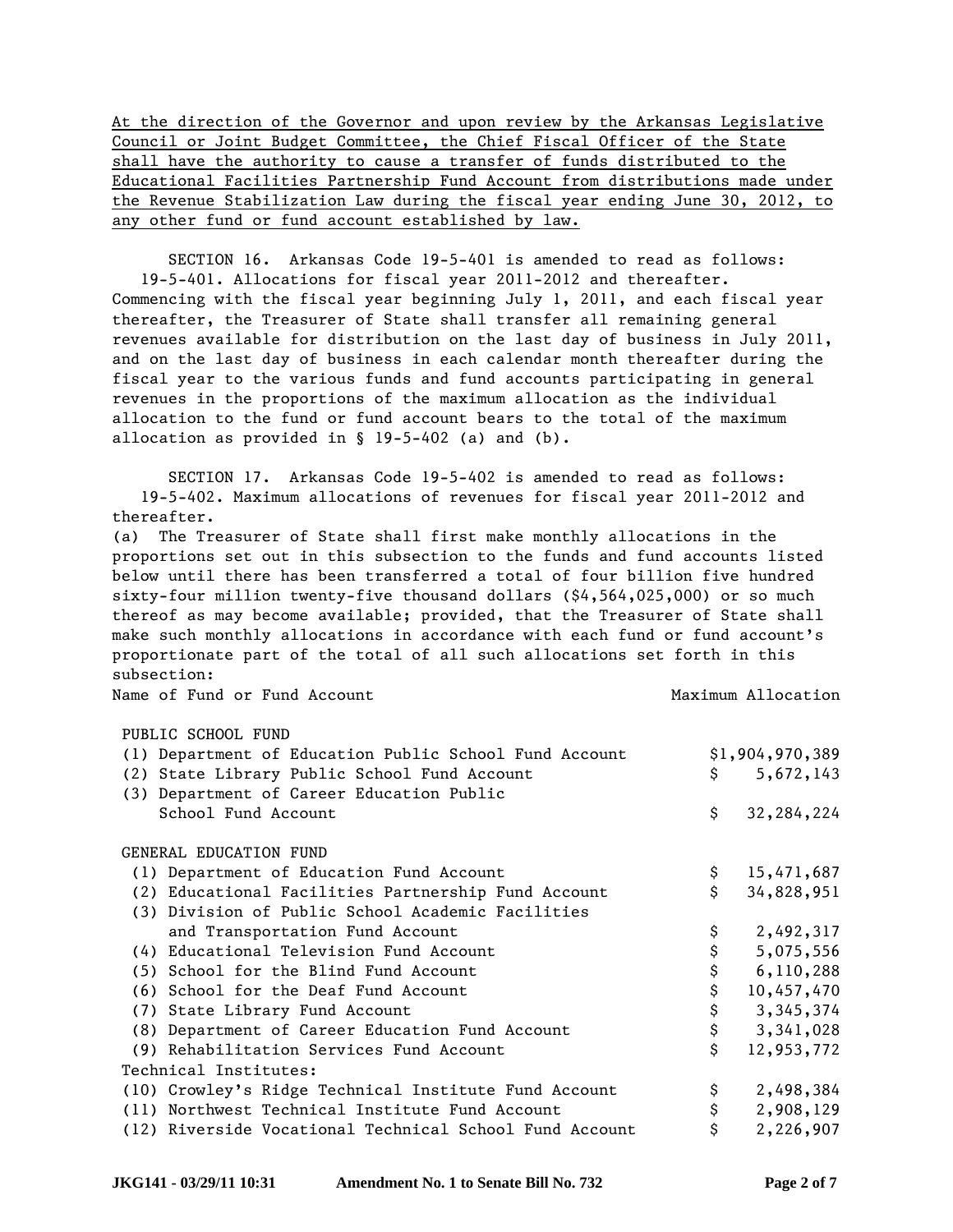DEPARTMENT OF HUMAN SERVICES FUND

| (1) Department of Human Services Administration      |                    |
|------------------------------------------------------|--------------------|
| Fund Account                                         | \$<br>15,637,721   |
| (2) Aging and Adult Services Fund Account            | 17,391,126         |
| (3) Children and Family Services Fund Account        | 49,511,800         |
| (4) Child Care and Early Childhood Education         |                    |
| Fund Account                                         | 563,454            |
| (5) Youth Services Fund Account                      | 48,255,346         |
| (6) Developmental Disabilities Services Fund Account | 61,773,664         |
| (7) Medical Services Fund Account                    | 4,958,217          |
| (8) Department of Human Services Grants Fund Account | 691,627,767        |
| (9) Behavioral Health Services Fund Account          | 75,577,870         |
| (10) State Services for the Blind Fund Account       | 1,880,943          |
| (11) County Operations Fund Account                  | 47,191,028         |
| STATE GENERAL GOVERNMENT FUND                        |                    |
| (1) Department of Arkansas Heritage Fund Account     | \$<br>6,203,610    |
| (2) Arkansas Agriculture Department Fund Account     | 15,851,863         |
| (3) Department of Labor Fund Account                 | 3,005,407          |
| (4) Department of Higher Education Fund Account      | 3,100,000          |
| (5) Higher Education Grants Fund Account             | 34,491,806         |
| (6) Arkansas Economic Development Commission         |                    |
| Fund Account                                         | 10,311,798         |
| (7) Department of Correction Inmate Care             |                    |
| and Custody Fund Account                             | 296,737,360        |
| (8) Department of Community Correction Fund Account  | 70,484,604         |
| (9) State Military Department Fund Account           | 9,278,101          |
| (10) Parks and Tourism Fund Account                  | 22,607,437         |
| (11) Arkansas Department of Environmental Quality    |                    |
| Fund Account                                         | 4,210,633          |
| (12) Miscellaneous Agencies Fund Account             | 57,905,113         |
| COUNTY AID FUND                                      | \$<br>19,645,067   |
| COUNTY JAIL REIMBURSEMENT FUND                       | \$<br>9,453,607    |
| CRIME INFORMATION SYSTEM FUND                        | \$<br>3,806,833    |
| CHILD SUPPORT ENFORCEMENT FUND                       | \$<br>12,951,328   |
| PUBLIC HEALTH FUND                                   | \$<br>90,975,276   |
| MERIT ADJUSTMENT FUND                                | \$<br>15,000,000   |
| MOTOR VEHICLE ACQUISITION REVOLVING FUND             | \$                 |
| MUNICIPAL AID FUND                                   | \$<br>27,372,099   |
| DEPARTMENT OF ARKANSAS STATE POLICE FUND             | \$<br>61,905,577   |
| DEPARTMENT OF WORKFORCE SERVICES FUND                | \$<br>3,775,642    |
| INSTITUTIONS OF HIGHER EDUCATION                     |                    |
| (1) ARKANSAS STATE UNIVERSITY FUND                   | \$<br>56,158,938   |
| (2) ARKANSAS TECH UNIVERSITY FUND                    | \$<br>31, 361, 139 |
| (3) HENDERSON STATE UNIVERSITY FUND                  | \$<br>18,713,847   |
| (4) SOUTHERN ARKANSAS UNIVERSITY FUND                | \$<br>15,449,575   |
| (5) UNIVERSITY OF ARKANSAS FUND                      | \$<br>115,924,500  |
| (6) UNIVERSITY OF ARKANSAS FUND-ARCHEOLOGICAL SURVEY | \$<br>2,327,380    |
| (7) UNIVERSITY OF ARKANSAS FUND-DIVISION OF          |                    |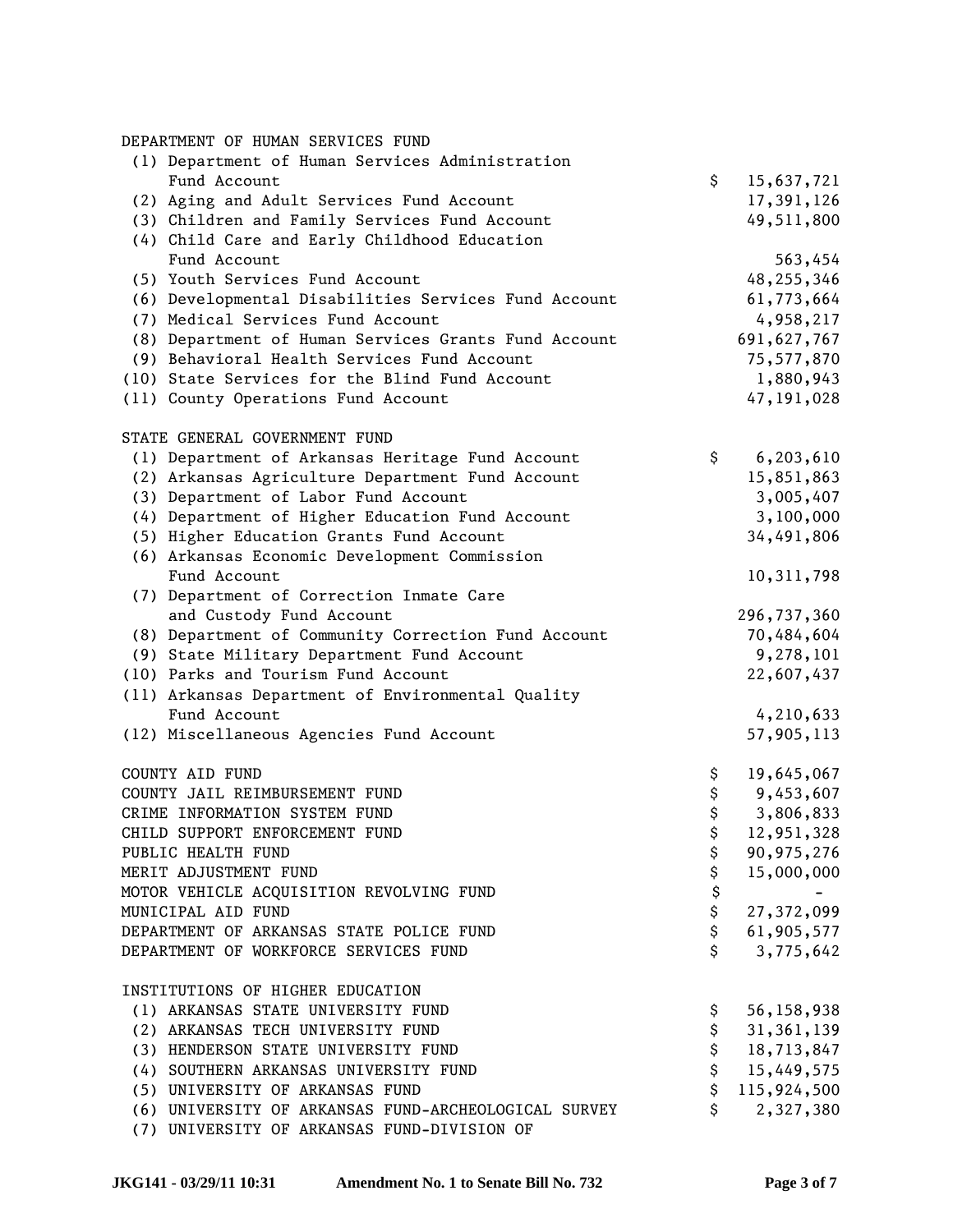| AGRICULTURE                                         | \$       | 62,800,138   |
|-----------------------------------------------------|----------|--------------|
| (8) UNIVERSITY OF ARKANSAS FUND-CLINTON SCHOOL      | \$       | 2,295,575    |
| (9) UNIVERSITY OF ARKANSAS FUND-CRIMINAL JUSTICE    |          |              |
| INSTITUTE                                           | \$       | 1,825,769    |
| (10) SCHOOL FOR MATH, SCIENCE AND ARTS FUND         | \$       | 1,113,015    |
| (11) UNIVERSITY OF ARKANSAS AT FORT SMITH FUND      | \$       | 20, 115, 961 |
| (12) UNIVERSITY OF ARKANSAS AT LITTLE ROCK FUND     | \$       | 59,758,439   |
| (13) UNIVERSITY OF ARKANSAS MEDICAL CENTER FUND     | \$       | 97,716,239   |
| (14) UNIVERSITY OF ARKANSAS MEDICAL CENTER FUND -   |          |              |
| CHILD SAFETY CENTER                                 | \$       | 720,588      |
| (15) UNIVERSITY OF ARKANSAS MEDICAL CENTER FUND -   |          |              |
| INDIGENT CARE                                       | \$       | 5,342,181    |
| (16) UNIVERSITY OF ARKANSAS AT MONTICELLO FUND      | \$       | 15,832,510   |
| (17) UNIVERSITY OF ARKANSAS AT PINE BLUFF FUND      | \$       | 25,229,737   |
| (18) UNIVERSITY OF CENTRAL ARKANSAS FUND            | \$       | 51,972,375   |
| (19) ARKANSAS NORTHEASTERN COLLEGE FUND             | \$       | 8,577,052    |
| (20) ARKANSAS STATE UNIVERSITY - BEEBE FUND         | \$       | 12,044,916   |
| (21) ARKANSAS STATE UNIVERSITY - MOUNTAIN HOME FUND | \$       | 3,555,592    |
| (22) ARKANSAS STATE UNIVERSITY - NEWPORT FUND       | \$       | 5,992,293    |
| (23) COSSATOT COMMUNITY COLLEGE OF THE UNIVERSITY   |          |              |
| OF ARKANSAS FUND                                    | \$       | 3,327,570    |
| (24) EAST ARKANSAS COMMUNITY COLLEGE FUND           | \$       | 5,788,058    |
| (25) MID-SOUTH COMMUNITY COLLEGE FUND               | \$       | 3,791,766    |
| (26) NATIONAL PARK COMMUNITY COLLEGE FUND           | \$       | 8,900,298    |
| (27) NORTH ARKANSAS COLLEGE FUND                    | \$       | 7,966,091    |
| (28) NORTHWEST ARKANSAS COMMUNITY COLLEGE FUND      | \$       | 9,784,051    |
| (29) PHILLIPS COMMUNITY COLLEGE OF THE UNIVERSITY   |          |              |
| OF ARKANSAS FUND                                    | \$       | 9,063,088    |
| (30) RICH MOUNTAIN COMMUNITY COLLEGE FUND           | \$       | 3,201,250    |
| (31) SAU - TECH FUND                                |          | 5,611,615    |
| (32) SAU - TECH FUND-ENVIRONMENTAL CONTROL CENTER   | \$<br>\$ | 368,404      |
| (33) SAU - TECH FUND-FIRE TRAINING ACADEMY          | \$       | 1,651,221    |
| (34) SOUTH ARKANSAS COMMUNITY COLLEGE FUND          | \$       | 5,994,317    |
| (35) UNIVERSITY OF ARKANSAS COMMUNITY COLLEGE AT    |          |              |
| <b>BATESVILLE FUND</b>                              | \$       | 4,020,646    |
| (36) UNIVERSITY OF ARKANSAS COMMUNITY COLLEGE AT    |          |              |
| HOPE FUND                                           | \$       | 4,491,997    |
| (37) UNIVERSITY OF ARKANSAS COMMUNITY COLLEGE AT    |          |              |
| MORRILTON FUND                                      | \$       | 4,735,870    |
| (38) BLACK RIVER TECHNICAL COLLEGE FUND             | \$       | 6,011,126    |
| (39) OUACHITA TECHNICAL COLLEGE FUND                | \$       | 3,506,108    |
| (40) OZARKA COLLEGE FUND                            | \$       | 2,959,592    |
| (41) PULASKI TECHNICAL COLLEGE FUND                 | \$       | 14,308,659   |
| (42) SOUTHEAST ARKANSAS COLLEGE FUND                | \$       | 5,636,798    |

After making the maximum annual allocations provided for in subsection (a) of this section, the Treasurer of State shall transfer the next ten million dollars (\$10,000,000), or so much thereof as is available, to supplement the fund established as a set-aside in the 88th Session Projects Account of the General Improvement Fund in Section 3 (a) (1) of the General Improvement Distribution Act, for transfers, from time to time, to the various fund and fund accounts in the Revenue Stabilization Law as amended,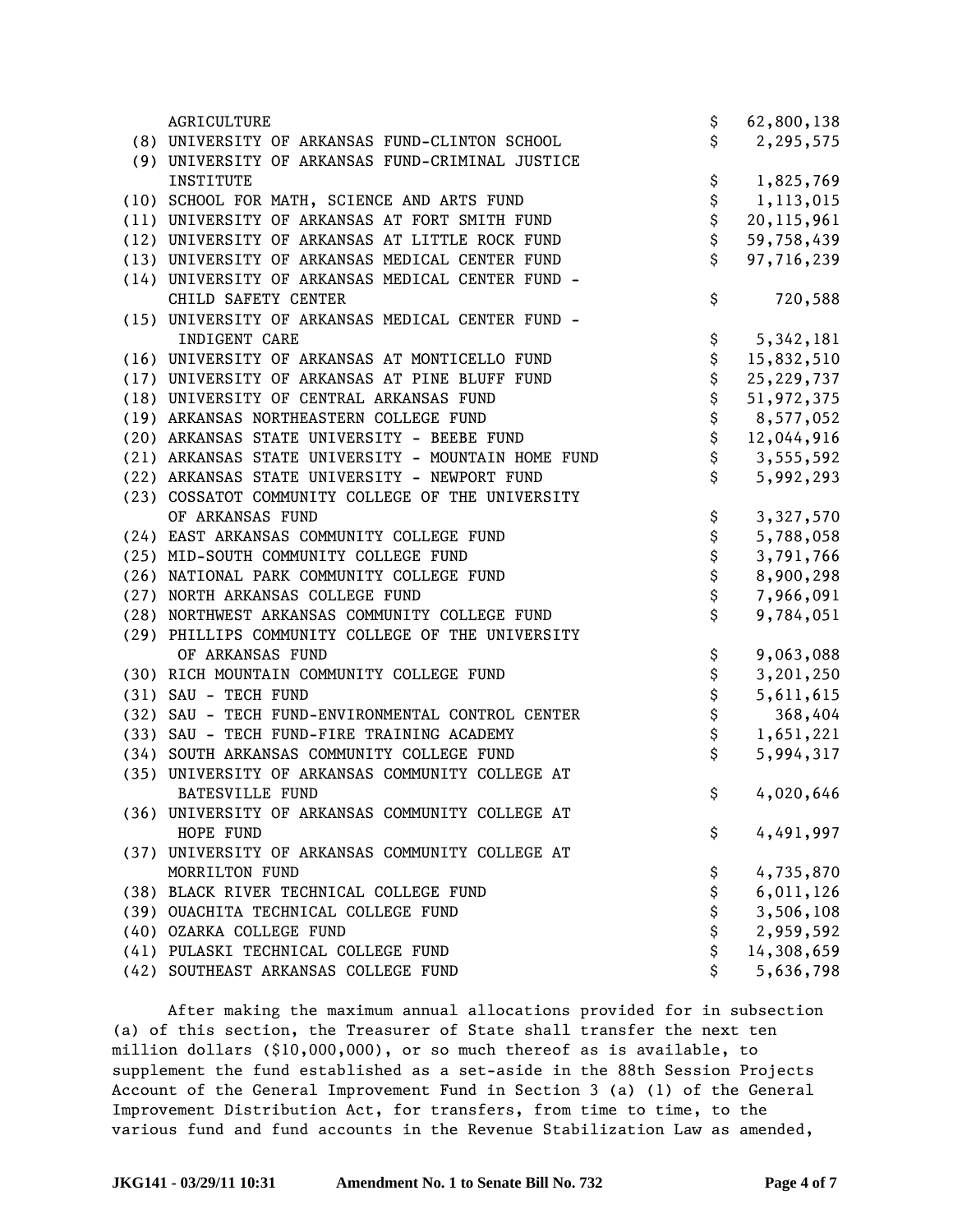or for transfers, from time to time, for projects in the Executive Discretionary Division (d), upon approval by the Arkansas Legislative Council or Joint Budget Committee.

(b) After transferring ten million dollars (\$10,000,000) to the 88th Session Projects Account of the General Improvement Fund to supplement the fund established as a set-aside in the 88th Session Projects Account of the General Improvement Fund in Section 3 (a) (1) of the General Improvement Distribution Act, the Treasurer of State shall then make allocations from the remaining general revenues available for distribution, as set forth in this subsection, to the funds and fund accounts listed below until there has been transferred a total of thirty-one million nine hundred thousand dollars (\$31,900,000) or so much thereof that may become available; provided, that the Treasurer of State shall make such monthly allocations in accordance with each fund or fund account's proportionate part of the total of all such allocations set forth in this subsection: Name of Fund or Fund Account 1999 120 Maximum Allocation

#### PUBLIC SCHOOL FUND

| (1) Department of Education Public School Fund Account  | \$          |            |
|---------------------------------------------------------|-------------|------------|
| (2) State Library Public School Fund Account            | \$          | 84,515     |
| (3) Department of Career Education Public               |             |            |
| School Fund Account                                     | \$          | 478,682    |
|                                                         |             |            |
| GENERAL EDUCATION FUND                                  |             |            |
| (1) Department of Education Fund Account                | \$          | 229,401    |
| (2) Educational Facilities Partnership Fund Account     | \$          | 516,413    |
| (3) Division of Public School Academic Facilities       |             |            |
| and Transportation Fund Account                         | \$          | 36,954     |
| (4) Educational Television Fund Account                 | \$          | 75,256     |
| (5) School for the Blind Fund Account                   | \$          | 92,081     |
| (6) School for the Deaf Fund Account                    | \$          | 156,537    |
| (7) State Library Fund Account                          | \$          | 51,085     |
| (8) Department of Career Education Fund Account         | \$          | 49,538     |
| (9) Rehabilitation Services Fund Account                | $\mathsf S$ | 192,067    |
| Technical Institutes:                                   |             |            |
| (10) Crowley's Ridge Technical Institute Fund Account   | \$          | 37,044     |
| (11) Northwest Technical Institute Fund Account         | \$          | 43,861     |
| (12) Riverside Vocational Technical School Fund Account | $\mathsf S$ | 33,019     |
|                                                         |             |            |
| DEPARTMENT OF HUMAN SERVICES FUND                       |             |            |
| (1) Department of Human Services Administration         |             |            |
| Fund Account                                            | \$          | 231,862    |
| (2) Aging and Adult Services Fund Account               |             | 257,860    |
| (3) Children and Family Services Fund Account           |             | 749,828    |
| (4) Child Care and Early Childhood Education            |             |            |
| Fund Account                                            |             | 8,354      |
| (5) Youth Services Fund Account                         |             | 745,142    |
| (6) Developmental Disabilities Services Fund Account    |             | 915,926    |
| (7) Medical Services Fund Account                       |             | 73,516     |
| (8) Department of Human Services Grants Fund Account    |             | 10,254,853 |
| (9) Behavioral Health Services Fund Account             |             | 1,167,936  |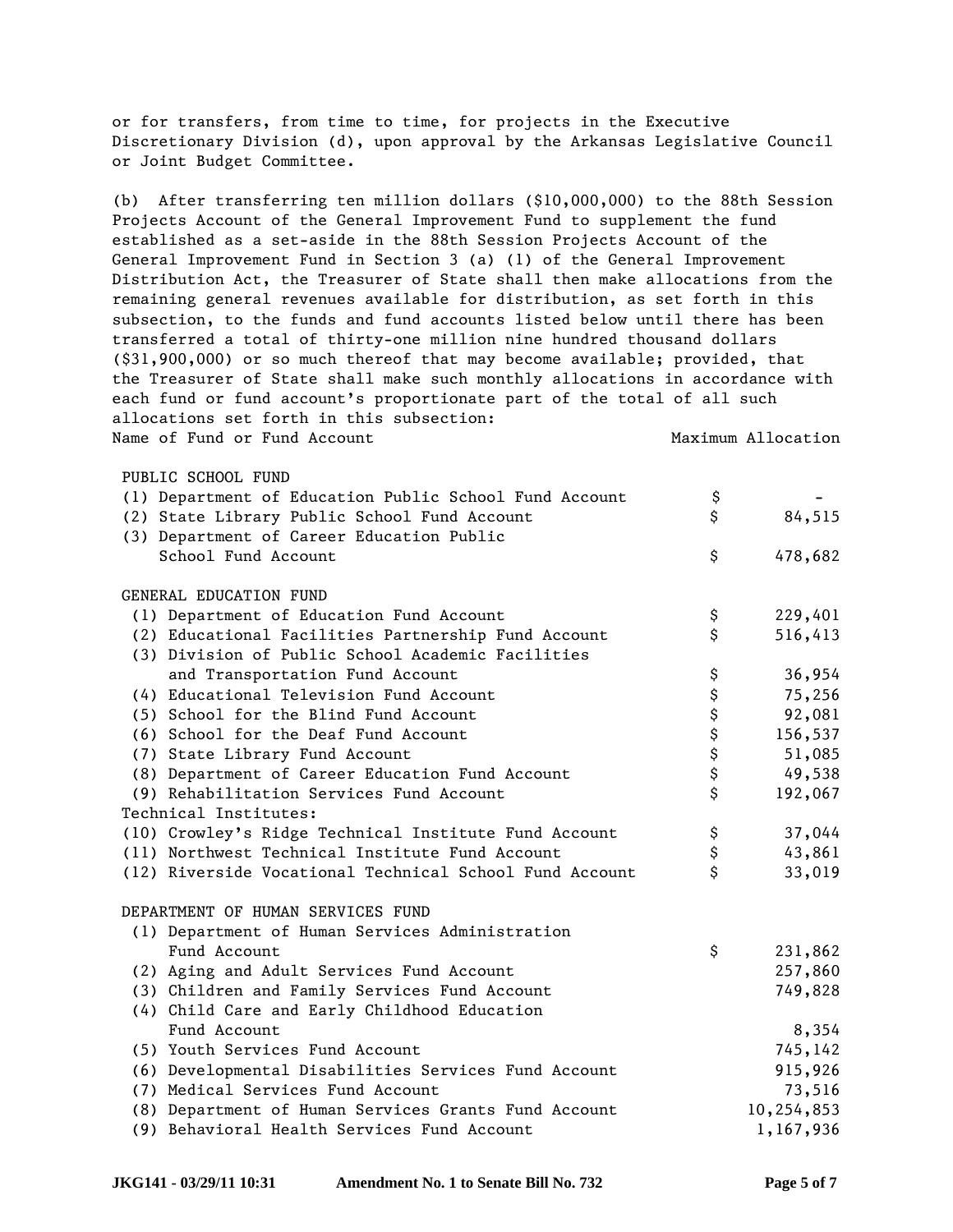| (10) State Services for the Blind Fund Account       |          | 27,889           |
|------------------------------------------------------|----------|------------------|
| (11) County Operations Fund Account                  |          | 699,707          |
|                                                      |          |                  |
| STATE GENERAL GOVERNMENT FUND                        |          |                  |
| (1) Department of Arkansas Heritage Fund Account     | \$       | 91,982           |
| (2) Arkansas Agriculture Department Fund Account     |          | 237,411          |
| (3) Department of Labor Fund Account                 |          | 44,562           |
| (4) Department of Higher Education Fund Account      |          | 45,964           |
| (5) Higher Education Grants Fund Account             |          | 511,414          |
| (6) Arkansas Economic Development Commission         |          |                  |
| Fund Account                                         |          | 152,894          |
| (7) Department of Correction Inmate Care             |          |                  |
| and Custody Fund Account                             |          |                  |
| (8) Department of Community Correction Fund Account  |          |                  |
| (9) State Military Department Fund Account           |          | 137,568          |
| (10) Parks and Tourism Fund Account                  |          | 335,203          |
| (11) Arkansas Department of Environmental Quality    |          |                  |
| Fund Account                                         |          | 62,432           |
| (12) Miscellaneous Agencies Fund Account             |          | 2,107,508        |
|                                                      |          |                  |
| COUNTY AID FUND                                      | \$       | 291,280          |
| COUNTY JAIL REIMBURSEMENT FUND                       | \$       | 140,170          |
| CRIME INFORMATION SYSTEM FUND                        | \$       | 54,591           |
| CHILD SUPPORT ENFORCEMENT FUND                       | \$       | 192,031          |
| PUBLIC HEALTH FUND                                   | \$       | 1,350,988        |
| MERIT ADJUSTMENT FUND                                | \$       |                  |
| MOTOR VEHICLE ACQUISITION REVOLVING FUND             | \$       |                  |
| MUNICIPAL AID FUND                                   | \$       | 405,850          |
| DEPARTMENT OF ARKANSAS STATE POLICE FUND             | \$       | 917,882          |
| DEPARTMENT OF WORKFORCE SERVICES FUND                | \$       | 55,982           |
|                                                      |          |                  |
| INSTITUTIONS OF HIGHER EDUCATION                     |          |                  |
| (1) ARKANSAS STATE UNIVERSITY FUND                   | \$       | 1,223,171        |
| (2) ARKANSAS TECH UNIVERSITY FUND                    | \$       | 429,051          |
| (3) HENDERSON STATE UNIVERSITY FUND                  | \$       | 30,484           |
| (4) SOUTHERN ARKANSAS UNIVERSITY FUND                | Α<br>P   | 116,468          |
| (5) UNIVERSITY OF ARKANSAS FUND                      | \$       | 1,499,553        |
| (6) UNIVERSITY OF ARKANSAS FUND-ARCHEOLOGICAL SURVEY | \$       | 5,357            |
| (7) UNIVERSITY OF ARKANSAS FUND-DIVISION OF          |          |                  |
| AGRICULTURE                                          | \$       | 107,895          |
| (8) UNIVERSITY OF ARKANSAS FUND-CLINTON SCHOOL       | \$       | 5,627            |
| (9) UNIVERSITY OF ARKANSAS FUND-CRIMINAL JUSTICE     |          |                  |
| INSTITUTE                                            | \$       | 4,614            |
| (10) SCHOOL FOR MATH, SCIENCE AND ARTS FUND          | \$       | 13,439           |
| (11) UNIVERSITY OF ARKANSAS AT FORT SMITH FUND       | \$       | 223,655          |
| (12) UNIVERSITY OF ARKANSAS AT LITTLE ROCK FUND      | \$       | 675,552          |
| (13) UNIVERSITY OF ARKANSAS MEDICAL CENTER FUND      | \$       | 602,227          |
| (14) UNIVERSITY OF ARKANSAS MEDICAL CENTER FUND -    |          |                  |
| CHILD SAFETY CENTER                                  | \$       | 594              |
| (15) UNIVERSITY OF ARKANSAS MEDICAL CENTER FUND -    |          |                  |
| INDIGENT CARE                                        |          |                  |
| (16) UNIVERSITY OF ARKANSAS AT MONTICELLO FUND       | \$<br>\$ | 4,363<br>105,556 |